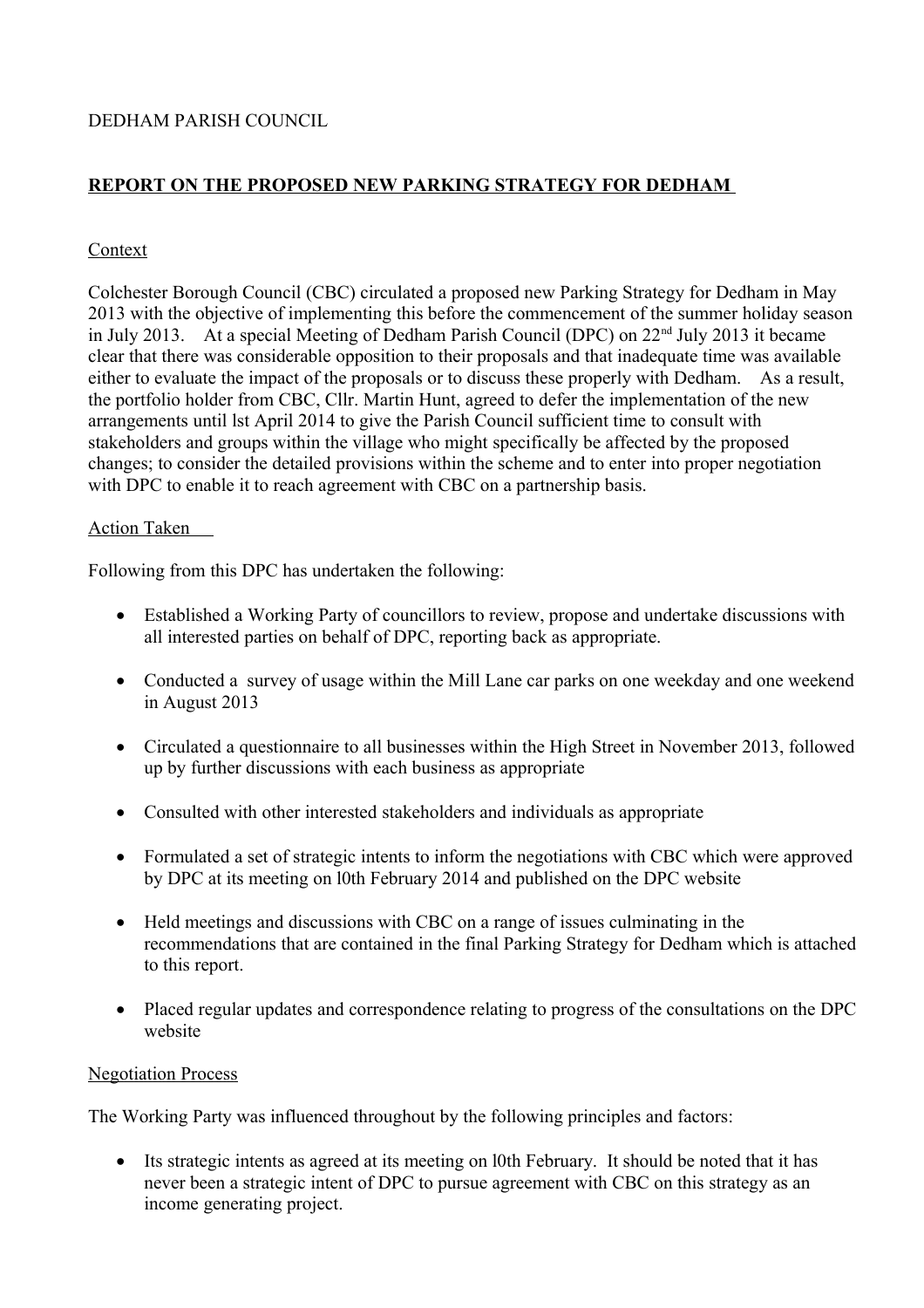- The fact that the freehold and maintenance of the two car parks in question were the responsibility of CBC
- That it had been proposed that DPC enter into a Partnership Agreement with CBC on the implementation and monitoring of the scheme
- The desire to get the best possible outcome for Dedham with CBC

Early in the negotiations it was made clear to us that there was one fundamental principle within our proposed strategy which CBC was unable to concede. This related to the harmonisation of the two hour free parking period between the High Street (currently 2 hours) and the main car parks in Mill Lane (which CBC had proposed should be limited to l hour). Since we were unwilling to concede the reduction of the free period in the High Street to l hour this meant seeking the extension of the Mill Lane free period to two hours. CBC's considered response to this was that this could not be accepted because it would not generate sufficient income to cover on-going maintenance costs. The further principle that was reported as non-negotiable was the start date for the new proposals of lst April 2014.

However, on a range of other components of the proposed Scheme we have secured a number of valuable amendments. These are:

- A significant change of emphasis within the published strategy reflecting our concerns on a number of issues
- An agreed list of works which will be undertaken within the car park to improve the area
- Changes to the coach park arrangements and signage to permit cars legally to use the coach park at weekends and bank holidays
- Improvement in the number of parking permits for businesses: now 2 free permits and an unlimited number of permits at the current annual rate
- Maintenance of the existing parking arrangements in the High Street (2 hours free parking)
- A revised list of charges with specific provision for a new category of charge for parking for periods of up to 4 hours
- A joint review and monitoring process which will allow us to identify any critical pressure points and evaluate the progress of the strategy

## **Summary**

Overall the Working Party is of the view that it has achieved a reasonable outcome for the village. Whilst we have not won concessions on all our desired points we have achieved significant change and believe we can now recommend the adoption of the attached Parking Strategy to both residents and councillors as being the best outcome achievable from the negotiations. We are therefore recommending that DPC formally enters into the Partnership Agreement proposed by CBC and the signing of the Partnership Agreement which ratifies this.